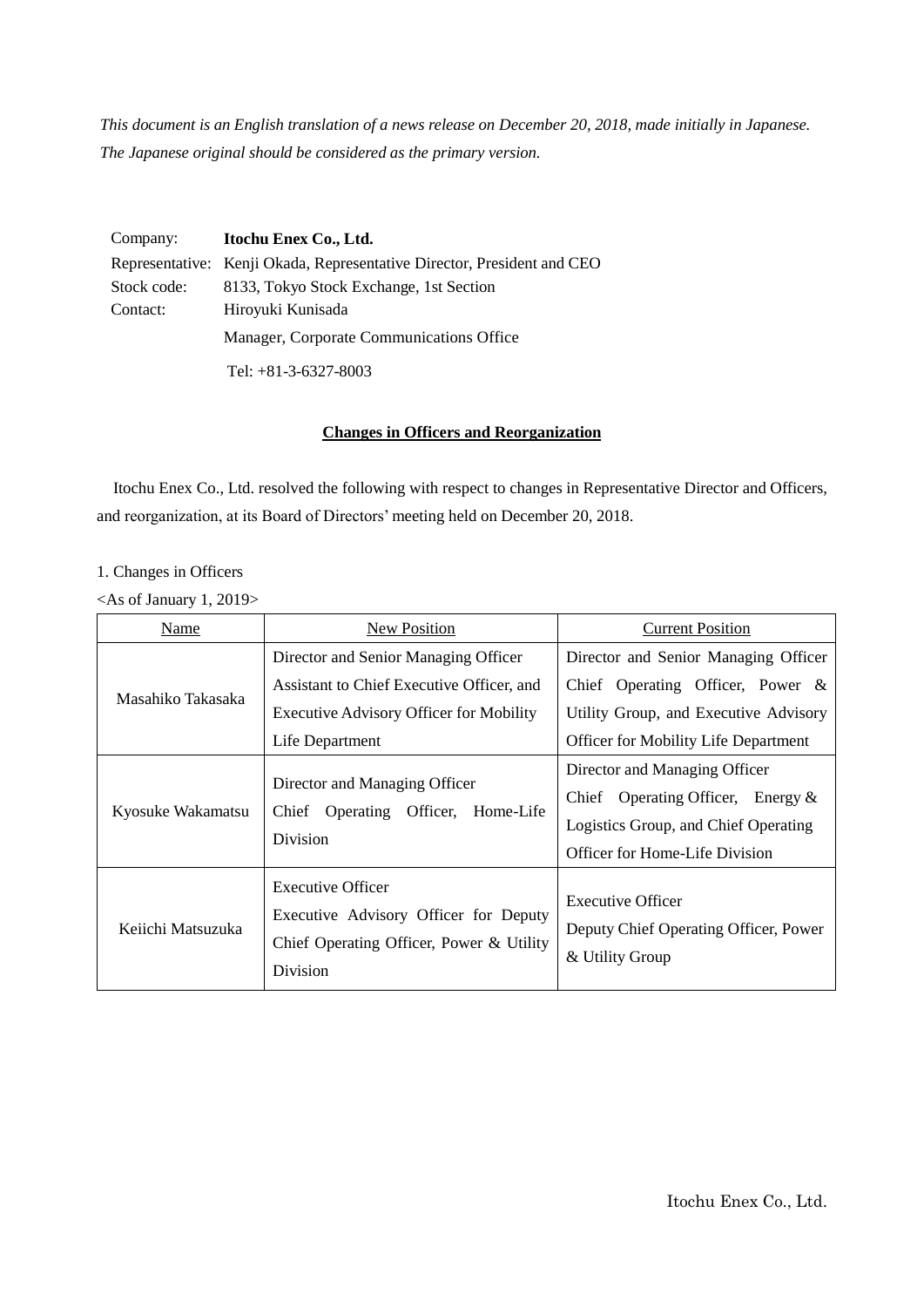#### 2. Reorganization

<As of January 1, 2019>

#### (1) Purpose of reorganization

The environment surrounding the energy industry will greatly change hereafter. Therefore, the organization will be reorganized and Group System will be abolished for the purpose of the making decision quickly and flexibllity.

## (2) Details of reorganization

### Abolition of Group System

Group System(Energy & Logistics Group and Power & Utility Group ) will be abolished, and be changed four Division System(Home-Life Division, Life & Industrial Energy Division, Power & Utility division, and Corporate Administration Division).

(The new organization chart is shown on the following page.)